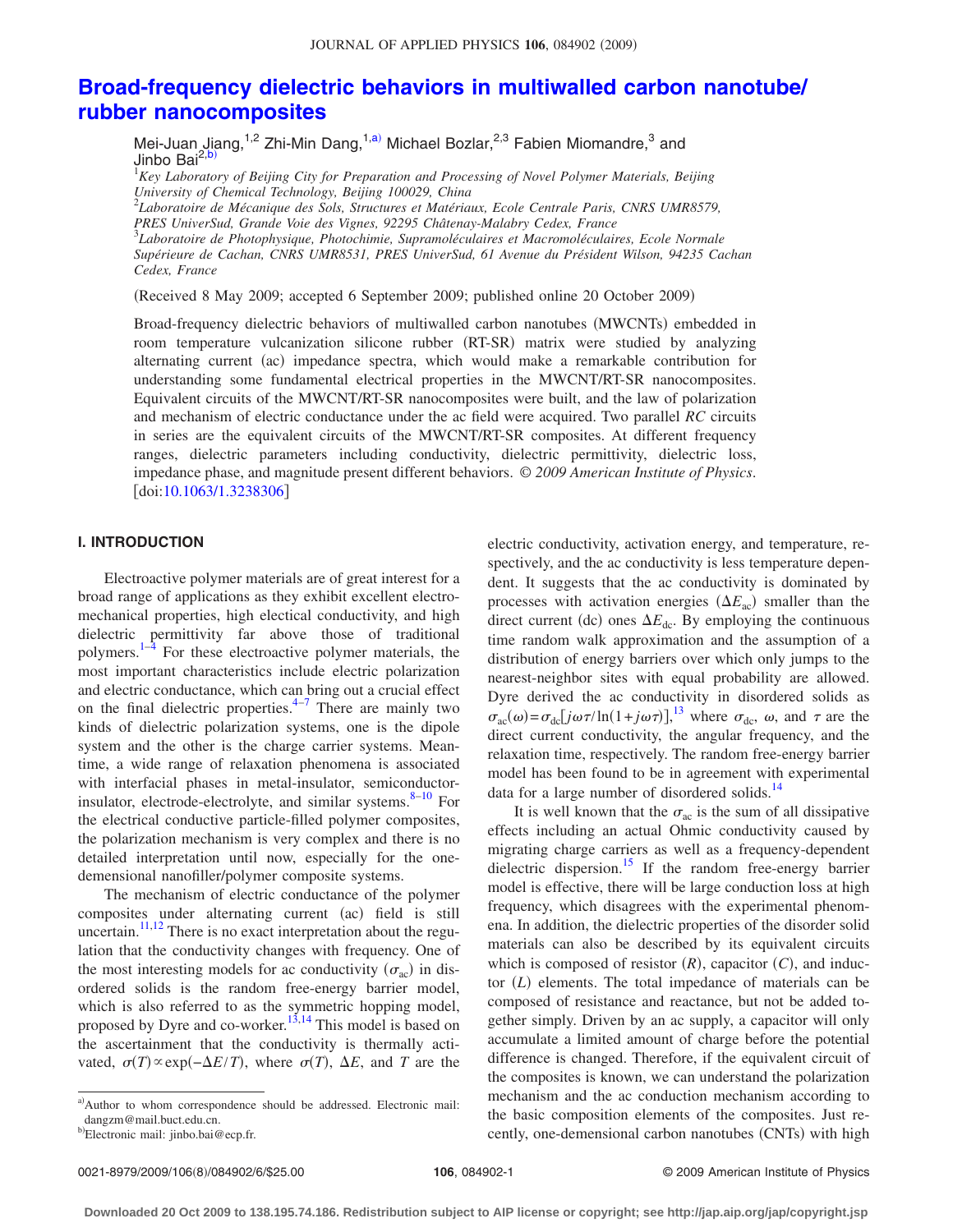conductivity and unique nanostructure are embedded into polymer matrix to form the disorder composites. Moreover, high conductivity, high dielectric permittivity, and excellent electrostriction in these composites are discovered.<sup>3,[16](#page-5-11)</sup> However, it is often difficult to explain most of the complex dielectric properties in these disordered composites. Theoretical predictions of the fundamental physical data suffer from a lack of experimental data, especially dielectric data over a wide frequency range.

We therefore conducted high resolution measurements of frequency-dependent dielectric behaviors in the CNT/ polymer composites. Room temperature vulcanization silicone rubber (RT-SR) was chosen as polymer matrix because it exhibited a low glassy temperature and a simple preparation process. The results show that two parallel *RC* circuits in series are the equivalent circuits of the multiwalled CNT (MWCNT)/RT-SR composites. At different frequency ranges, dielectric parameters including conductivity, dielectric permittivity, dielectric loss, impedance phase, and magnitude display different behaviors, respectively. The equivalent circuits of MWCNT/RT-SR nanocomposites were built, and the law of polarization and the mechanism of electric conductance under the ac field were acquired.

#### **II. EXPERIMENTAL PROCEDURES**

Raw MWCNTs as received are about 10– 30 nm in diameter and  $10-15 \mu m$  in length. Prior to use, they were chemically modified in ethanol by means of a coupling agent,  $\gamma$ -aminopropyltriethoxy silane in order to improve the affinity between MWCNT fillers and RT-SR matrix. The ethanol solutions with MWCNT powder and the coupling agent were mixed and ultrasonicated for 30 min at RT. After filtration, the modified nanotubes were dried at 100 °C for 24 h. After that, the modified multiwalled nanotubes were achieved. The MWCNT/RT-SR nanocomposites with different volume fractions of CNTs were prepared by three roll mills. First, MWCNT and RT-SR were mixed together manually. The suspension was added batchwise to the three roll miller for final high shear mixing. The gap size between the rollers was 15  $\mu$ m. The dwell time of each batch of suspension was  $\approx$ 1 min at the speed of 300 rpm and 1 min at 600 rpm, respectively. The suspension was collected, mixing with the hardener for 2 min by hand, cured for 24 h at RT.

The impedance magnitude and the impedance phase of the MWCNT/RT-SR composites were measured by using an impedance analyzer (Solarton 1260), and the real and imaginary parts of the impedance were calculated according to  $Z' = |Z|\cos(\theta)$  and  $Z'' = |Z|\sin(\theta)$ , respectively. The equivalent circuits resulting from the analysis of the impedance spectra were built, and the mechanism of the dielectric relaxation and the electric conductance were explored.

# **III. RESULTS AND DISCUSSIONS**

Figure [1](#page-1-0) shows dependences of impedance phase and impedance magnitude of the MWCNT/RT-SR composites on frequency at RT. It is found that the impedance phases are close to 0 and the impedance magnitudes are independent of frequencies below approximately 10 Hz. This suggests that

<span id="page-1-0"></span>

FIG. 1. Dependences of (a) impedance phase and (b) impedance magnitude of the MWCNT/RT-SR composites with different  $f_{\text{MWCNT}}$  on frequency at RT.

the Ohmic resistance elements play an important role at low frequencies. With increasing frequency further, all of the impedance phases [see Fig.  $1(a)$  $1(a)$ ] and the impedance magnitudes [see Fig.  $1(b)$  $1(b)$ ] decrease at the same time, which illustrates the character of capacitor impedance. In the meantime, the peak of impedance phase appears in Fig.  $1(a)$  $1(a)$ , it is caused by the dielectric relaxation of the MWCNT/RT-SR composites. We also notice that the impedance decreases more quickly at this frequency range. Otherwise, with the increasing loading of MWCNT, the impedance phase is independent of frequency in a wide frequency region, while the remarkable shift of impedance phase peak appears at high frequency [see rectangle frame with transverse lines in Fig.  $1(a)$  $1(a)$ ]. In this case, the Ohmic resistance of the composites becomes strong and the capacitive reactance behavior is weak.

Figure  $2$  shows two half circles in the curves [here we show only an amplificatory half circle in inset of Fig.  $2(a)$  $2(a)$ ], corresponding to the polarization at the middle frequency and high frequency, respectively. We think that the equivalent circuits of the MWCNT/RT-SR composites are basically composed of two parallel *RC* circuits in series, as shown in Fig.  $2(e)$  $2(e)$ . In the applied circuits, the constant phase elements (CPEs) are used to simulate the impedance data instead of the ideal capacitor. For each *RC* unit, its complex impedance can be expressed as follows:<sup>17</sup>

<span id="page-1-1"></span>
$$
Z^* = \frac{R}{(1 + j\omega CR)} = \frac{R}{1 + j\omega\tau},\tag{1}
$$

where  $\tau = RC$  is the time constant of circuits. It is found from experiments there is no half circle occurring in the impedance spectra of RTV-SR matrix itself. It suggests that the electrical polarization of the MWCNT/RT-SR composites is concerned with the MWCNT. The R1 and CPE1 in the cir-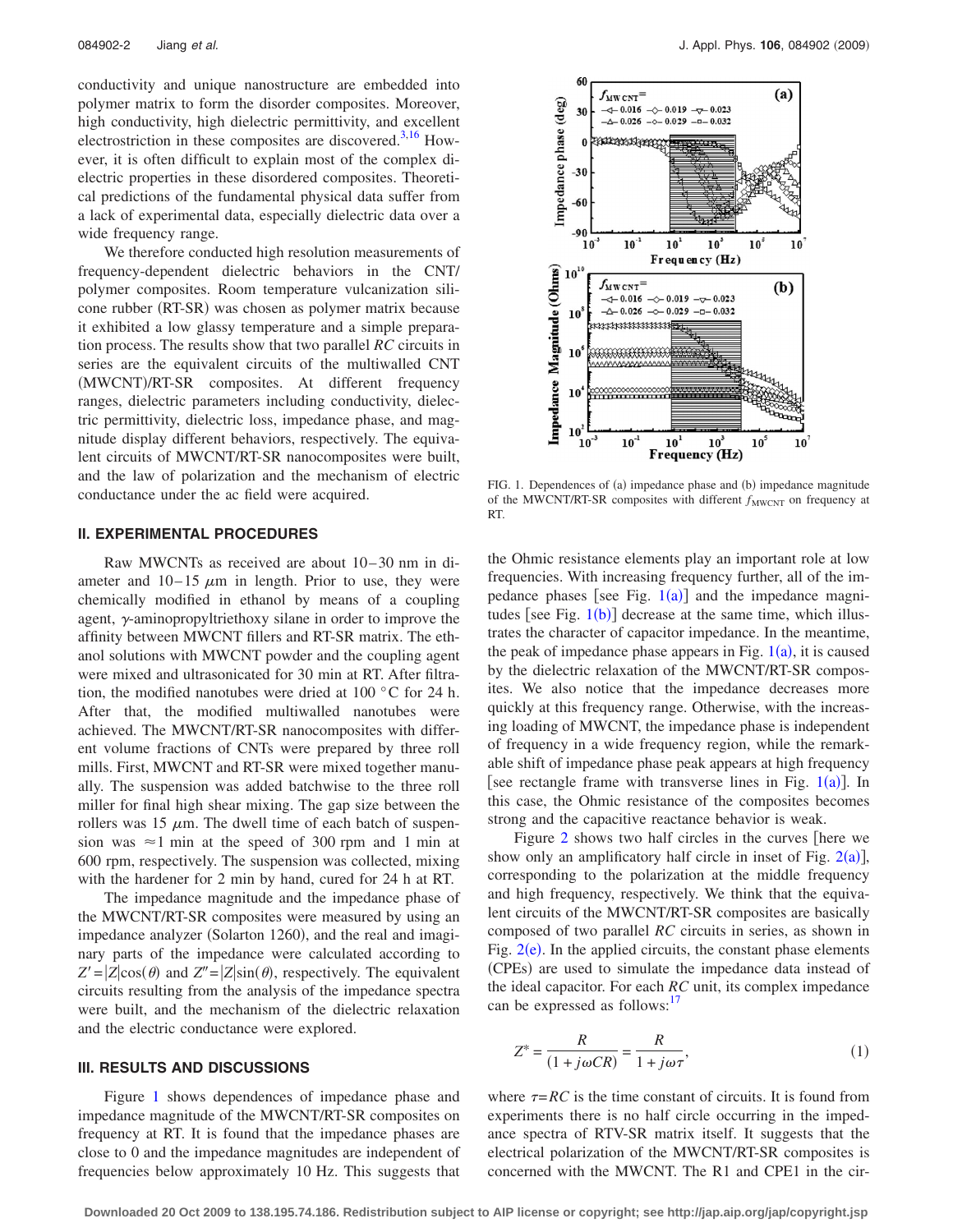<span id="page-2-0"></span>

FIG. 2. Impedance spectra of the MWCNT/RT-SR composites at  $f_{\text{MWCNT}} = (a) 0.019$ , (b) 0.026, (c) 0.029, and (d) 0.032, respectively. (e) Equivalent circuits of the MWCNT/RT-SR composites.

cuits of Fig.  $2(e)$  $2(e)$  are produced by the polarization of the interfacial layer of MWCNT and RT-SR. However, the R2 and CPE2 represent the resistance and capacitance produced by the polarization of MWCNT at high frequency, respectively. The value of the time constant (in seconds) is equal to the product of the circuit resistance (in ohms) and the circuit capacitance (in farads), which is shown as follow: $17$ 

$$
\omega_{\text{max}} = \tau^{-1} = (RC)^{-1},\tag{2}
$$

where  $\omega_{\text{max}}$  is the frequency corresponding to the highest point of the half circle, that is, the frequency corresponding to the maximal Z". By using the ZVIEW2 software, the impedance data of sample can be simulated and the parameters of equivalent circuits are gained according to Eq.  $(1)$  $(1)$  $(1)$ . The extracted parameters by fitting the impedance data to the equivalent circuits are shown in Table [I.](#page-2-1) It is found that the resistances R1 and R2 decrease, while the CPE1 and CPE2 increase with the loading of MWCNT.

According to the equivalent circuits and Fig.  $3(a)$  $3(a)$ , three distinct regions can be divided into the curve of dielectric permittivity versus frequency, such as low frequency region, middle frequency region, and high frequency region. In the low frequency region, the dielectric permittivity is huge and increases with MWCNT volume fraction  $f_{\text{MWCNT}}$ . Generally, at low frequency, the polarization time is long and the space

charge polarization plays a crucial role in the composites. As seen from Fig.  $3(a)$  $3(a)$ , the dielectric permittivity of the MWCNT/RT-SR composite at  $f_{\text{MWCNT}}= 0.032$  is as high as  $10<sup>9</sup>$  at  $10<sup>-3</sup>$  Hz. Furthermore, the dielectric permittivity decreases greatly with frequency, while the dielectric loss increases significantly with frequency in this region, which shows the space charge polarization character (response of charge carrier polarization). For the MWCNT/RT-SR composites, CNTs are conductive and silicone rubber is insulating so the space charge accumulates at the interface of composites and the charge is stored. With the increasing loading of MWCNT, more electrons supplied by CNTs contribute the

<span id="page-2-1"></span>TABLE I. Extracted parameters from the circuit elements by fitting the impedance data to the equivalent circuits for different volume fractions of MWCNT  $f_{\text{MWCNT}}$ .

| Samples                  | R <sub>1</sub>      | R <sub>2</sub> | CPE <sub>1</sub>      | CPE <sub>2</sub>      |
|--------------------------|---------------------|----------------|-----------------------|-----------------------|
|                          | $(\Omega)$          | $(\Omega)$     | (F)                   | (F)                   |
| $f_{\text{MWCNT}}=0.019$ | $2.2 \times 10^6$   | 15883          | $8.0 \times 10^{-10}$ | $6.0 \times 10^{-10}$ |
| $f_{\text{MWCNT}}=0.023$ | $1.6 \times 10^{6}$ | 12 348         | $6.7 \times 10^{-10}$ | $2.1 \times 10^{-9}$  |
| $f_{\text{MWCNT}}=0.026$ | $3.4 \times 10^5$   | 3690           | $8.9 \times 10^{-10}$ | $4.3 \times 10^{-9}$  |
| $f_{\text{MWCNT}}=0.029$ | 16 041              | 2 3 4 6        | $1.5 \times 10^{-9}$  | $3.1 \times 10^{-7}$  |
| $f_{\text{MWCNT}}=0.032$ | 7086                | 998            | $2.7 \times 10^{-9}$  | $7.8 \times 10^{-5}$  |

**Downloaded 20 Oct 2009 to 138.195.74.186. Redistribution subject to AIP license or copyright; see http://jap.aip.org/jap/copyright.jsp**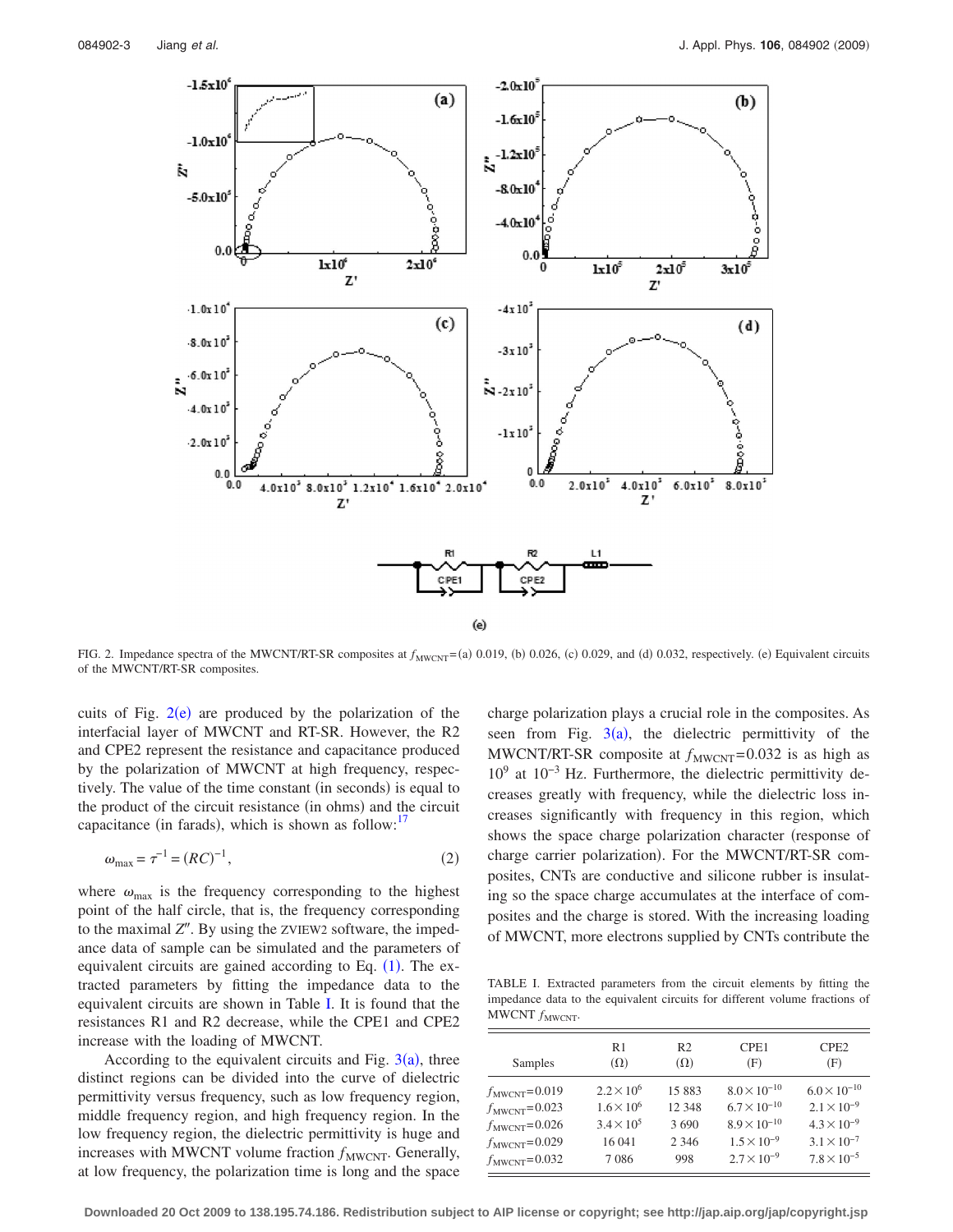<span id="page-3-0"></span>

FIG. 3. Dependences of (a) dielectric permittivity and (b) dielectric loss of the MWCNT/RT-SR composites with different  $f_{\text{MWCNT}}$  on frequency from  $10^{-3}$  to  $10^{7}$  Hz at RT.

remarkable space charge polarization. The dielectric permittivity versus frequency at this region can be described by the following expression: $18$ 

$$
\varepsilon_r = \omega^{n_{\text{LFD}}},\tag{3}
$$

<span id="page-3-2"></span>where  $\varepsilon_r$  is the relative dielectric permittivity of composites,  $n_{\text{LFD}}$  is the exponent of low frequency dispersion (LFD), and  $\omega = 2\pi \nu$  is the applied frequency. The remarkable behavior is known as LFD. The charge carriers are relatively free to move in the extended trajectories between the electrodes and therefore produce giant polarizabilities. This strong dispersion behavior is based on the hopping charge carrier, which dominates the conductance and dielectric response. The dispersion behavior becomes strong so that it spreads to high frequency with increasing  $f_{\text{MWCNT}}$ . The exponents  $n_{\text{LFD}}$  of the MWCNT/RT-SR composites at different  $f_{\text{MWCNT}}$  are shown in Table [II.](#page-3-1)

Generally, the dielectric permittivity versus frequency curve is slippery and there are no peaks occurring. It is found from Fig.  $3(a)$  $3(a)$  that there is a sharp decreasing peak in the curves of dielectric permittivity versus frequency. As we know, all dielectrics have two types of losses. One is the conduction loss, representing the flow of actual charge through the dielectric. The other is a dielectric loss due to the motion/rotation of atoms or molecules in the ac field. According to the above analysis, the conduction of the MWCNT/RT-SR composites is dominated by resistance at low frequency which produces a lot of conduction loss, the loss tangent is as high as  $1000$  [see Fig.  $3(b)$  $3(b)$ ] and eventually produces a rise in temperature of the sample placed in the ac field. The high temperature causes the charge carriers moving in disorder and breaks slowly the regular arrangement of mobile charge carriers at the interface of composites. Therefore, a sharp peak appears in the dielectric permittivity spectrum.

In the middle frequency region, the polarization is mainly dependent on the localized hopping charge carriers at the interface layer response to the electric field, which produces the R1 and CPE1. The localized electrons of isolated CNTs hop which just like dipolar polarization and entitle the composites to store charge under the applied electric field. Meantime, two CNTs and the insulating polymer inside can be taken as a microcapacitor which entitles the composites to store charge. It is also found that the dielectric permittivity is less dependent on frequency until the relaxation happens and then the permittivity decreases quickly with frequency.

The relaxation time  $\tau$  is often used when relaxation process is discussed, which represents the characteristic time of polarization relaxation. When the polarization of samples cannot follow the change in external electric field, the relaxation happens so that the corresponding dielectric permittivity decreases quickly and the dielectric loss increases. It is found that the relaxation frequency increases with the increase in  $f_{\text{MWCNT}}$ , as shown in Figs. [3](#page-3-0)(a) and 3(b). According to Eq.  $(3)$  $(3)$  $(3)$ , the highest point of half circle of the ac impedance spectra responds to the relaxation frequencies. Therefore, the first and second relaxation frequencies  $(\nu_1$  and  $\nu_2)$ can be gained, and the relaxation time is calculated, as shown in Table [III.](#page-4-0) It can be noticed that the relaxation time decreases with the increasing loading of MWCNT. It is analyzed when the concentration of MWCNT increases, the interfacial potential energy decreases so that the localized charge carriers are easier to hop. As a result, the polarization is easy, which can adapt to the higher applied frequency. This induces the relaxation process at higher frequency.

Figure  $4(a)$  $4(a)$  shows the dependence of dielectric permittivity of the MWCNT/RT-SR composites at  $10<sup>3</sup>$  Hz on the volume fraction of MWCNT. The dielectric permittivity increases with  $f_{\text{MWCNT}}$ . It is analyzed that the localized charge carriers must overcome certain potential barrier, jumps to another localized sites, and produces interfacial polarization. Therefore, the polymer layers become thinner gradually with the increasing loading of MWCNT. In this case, the potential energy decreases, which is helpful to the hopping of electrons. As a result, the conductivity and the dielectric permittivity increase both, as shown in Figs.  $4(a)$  $4(a)$  and  $4(b)$ . This is due to a simultaneous increase in the localized chargers and the conductive paths. A further increase in the MWCNT loading yields to a continuous increase in the dielectric per-

<span id="page-3-1"></span>TABLE II. Values of  $n_{\text{LFD}}$  calculated from Eq. ([3](#page-3-2)) for the MWCNT/RT-SR composites at different concentrations.

| Samples                |         | $f_{\text{MWCNT}} = 0.019$ $f_{\text{MWCNT}} = 0.023$ $f_{\text{MWCNT}} = 0.026$ $f_{\text{MWCNT}} = 0.029$ $f_{\text{MWCNT}} = 0.032$ |         |         |         |
|------------------------|---------|----------------------------------------------------------------------------------------------------------------------------------------|---------|---------|---------|
| $n_{\text{LED}}$ value | $-1.17$ | $-1.25$                                                                                                                                | $-1.25$ | $-1.21$ | $-1.29$ |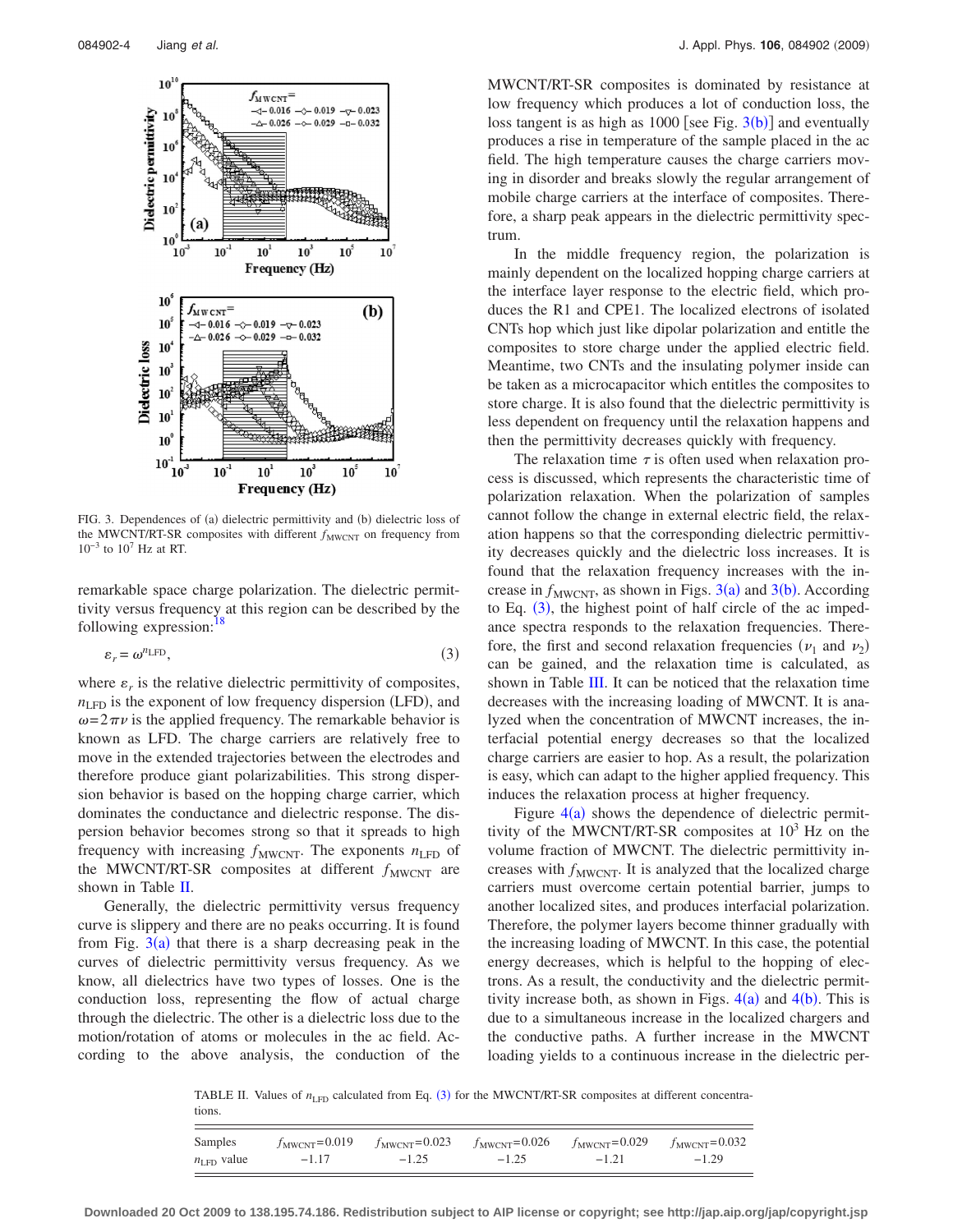<span id="page-4-0"></span>TABLE III. Relaxation time of the MWCNT/RT-SR composites at different  $f_{\text{MWCNT}}$ .

|              | Sample                   |                          |                          |                          |                          |  |  |  |
|--------------|--------------------------|--------------------------|--------------------------|--------------------------|--------------------------|--|--|--|
|              | $f_{\text{MWCNT}}=0.019$ | $f_{\text{MWCNT}}=0.023$ | $f_{\text{MWCNT}}=0.026$ | $f_{\text{MWCNT}}=0.029$ | $f_{\text{MWCNT}}=0.032$ |  |  |  |
| $\nu_1$ (Hz) | 126                      | 202                      | 910                      | 13895                    | 22 2 30                  |  |  |  |
| $\tau$ 1 (s) | 0.0013                   | 0.000 79                 | 0.000 17                 | $1.1 \times 10^{-5}$     | $7.2 \times 10^{-6}$     |  |  |  |
| $\nu_2$ (Hz) | 59 6378                  | 95 4127                  | 2 8 1 1 8 6 0            | 3 907 054                | $\cdots$                 |  |  |  |
| $\tau$ 2 (s) | $2.7 \times 10^{-7}$     | $1.7 \times 10^{-7}$     | $5.7 \times 10^{-8}$     | $4.1 \times 10^{-8}$     | $\cdots$                 |  |  |  |

mittivity until the amount of MWCNTs is enough to connect most of the isolated conductive region together and most of the electrons give rise to direct current conduction. Otherwise, the increase in dielectric permittivity can also be explained by the fact that more microcapacitors are formed when the concentration of MWCNT increases, which allows high dielectric permittivity to the composites, as shown by the schematic image in the inset of Fig.  $4(a)$  $4(a)$ . In the high

<span id="page-4-1"></span>

FIG. 4. (a) Dependence of dielectric permittivity on  $f_{\text{MWCNT}}$  in the MWCNT/RT-SR composites, measured at RT and 1 kHz; the insets show the formation process of microcapacitor networks with an increase in  $f_{\text{MWCNT}}$ . (b) Dependence of ac conductivity of the MWCNT/RT-SR composites with different  $f_{\text{MWCNT}}$  on frequency from  $10^{-3}$  to  $10^7$  Hz at RT. (c) Dependence of ac conductivity of the MWCNT/RT-SR composites  $(f_{\text{MWCNT}}=0.026)$  on frequency from  $10^{-3}$  to  $10^{7}$  Hz at RT, and the insets show the dependence of conductivity on frequency at (I) low, (II) middle, and (III) high frequency ranges, respectively.

frequency region, the dielectric permittivity is mainly dependent on polarization of CNTs due to the function of space charge and the weakness of interfacial polarization.

As a special case, the dependence of conductivity of the MWCNT/RT-SR composite at  $f_{\text{MWCNT}}= 0.026$  on the frequency is shown in Fig.  $4(c)$  $4(c)$ . The curve can be divided into three regions. In the first region, the conductivity is independent on frequency, and the value of conductivity corresponds to the dc conductivity. The equivalent circuits of the MWCNT/RT-SR composites are composed of parallel *RC*. As we know, a capacitor is equal to the open circuit state at low frequencies. As no charge flows through the insulating dielectric layer, so the conductivity is mainly dependent on the resistance. In this case, the conductivity of the composites does not change with the frequency. However, it is found from the inset in Fig. [4](#page-4-1)(c) that the log  $\sigma$  versus log  $\omega$  is in a good exponential relationship. The conductivity decreases with frequency weakly, and this indicates that the sample does not only behave as the pure resistance but also absorbs some electrons in this section which causes the LFD phenomenon. In the second region, the conductivity increases with frequency. The interfacial polarization of the MWCNT/ RT-SR composites is induced, which also produces R1 and CPE1. In this region, the capacitor will only accumulate a limited amount of charge before the potential difference changes. The higher is the frequency, the less charge will be accumulated. The function of capacitor on ac conductivity stands out with an increase in frequency, both of the reactance and the parallel impedance decrease. On the other side, when the polarization relaxation happens, the accumulated charge moves with the applied electric field and produces the dc conductivity, which would improve the conductivity further. In the third region, the conductivity increases with frequency, and this region is responding to the polarization of CNTs. In short, at low frequencies, a frequency independent conductivity is recorded, which is attributed to resistive conduction through the bulk composite. On the other hand, at high frequencies, the conductivity appears to be proportional to frequency due to the capacitance of the host medium between the conducting particles or clusters.

Generally, the ac conductivity can be expressed as follows[:18](#page-5-13)

<span id="page-4-2"></span>
$$
\sigma(\omega) = \sigma_{\rm dc} + A(\omega)^s,\tag{4}
$$

where  $\sigma_{dc}$  is the dc conductivity at  $\omega \rightarrow 0$ , *A* and *s* parameters are dependent on temperature and the concentration of fillers.<sup>19[,20](#page-5-15)</sup> Equation ([4](#page-4-2)) is often called the ac universal dielectric response since it has been found to satisfactorily de-